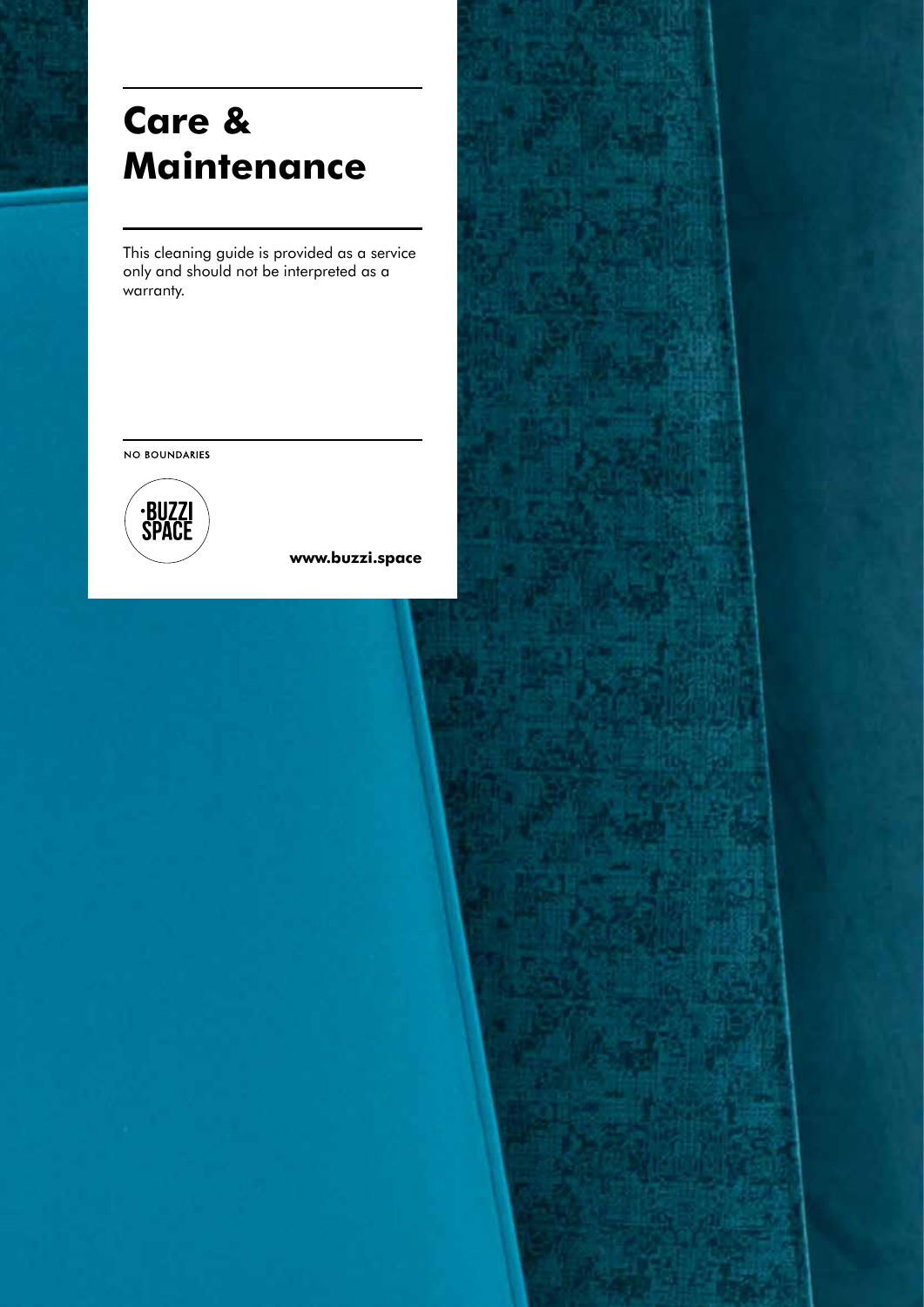# **BuzziFelt & Sliced BuzziFelt**

Regular cleaning is important to maintain the appearance and prolong the life of the material. Dust and dirt wear down the material and also reduce its fire-retardant properties.

#### **Do**

- Vacuum-clean regularly.
- Remove dust using a soft brush, if needed.
- Treat spillages immediately.

#### **Don't**

- Don't wash.
- Don't use abrasive sponges or cloths.

# **Stain removal**

First, scrape off any liquids or hardened residues with a spoon or a scoop before you proceed. Any loose particles must be vacuum cleaned before further cleaning. Liquids must be soaked up with an absorbent napkin or cloth.

- Light stains: carefully dab with a pH neutral soap and a clean damp cloth or sponge.
- Greasy stains: use appropriate detergents or solvents. In all cases, we recommend testing stain-removal agents on an inconspicuous area first, to see if are any effects are visible.
- Large, heavy stains: professional dry clean is recommended.

WARNING: Do not rub the material hard because this could result in damage to the texture. Be careful when using solvents because these could dissolve the material beneath.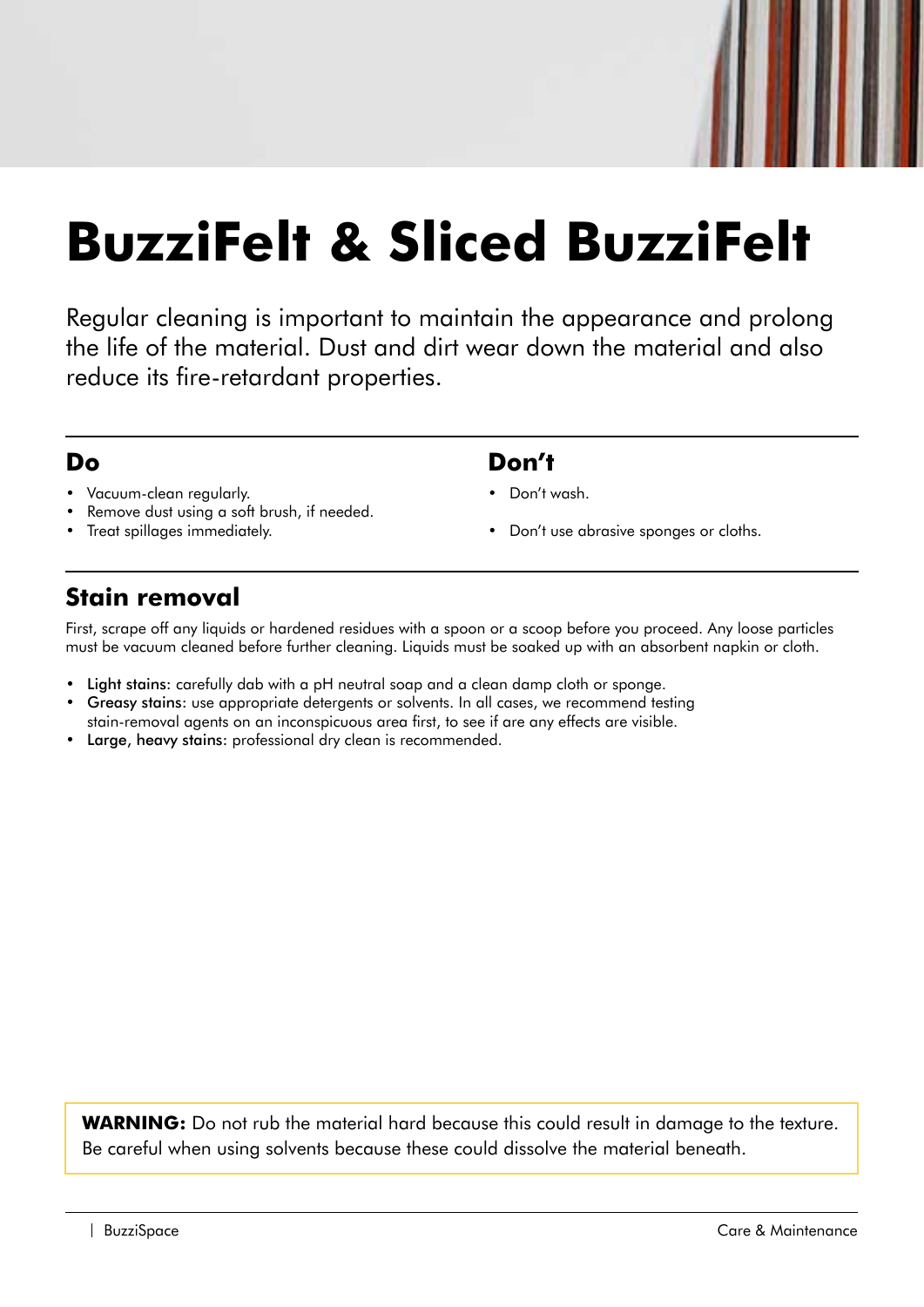

# **Fabrics - Upholstery**

Regular cleaning is important in order to keep the upholstery textile looking its best and to prolong its life. Dust and dirt wear down the textile and also reduce its fire-retardant properties.

#### **Do**

- Vacuum-clean regularly, at half power where appropriate.
- Remove dust using a soft brush, if needed.
- Treat spillages immediately.

#### **Don't**

- Don't wash.
- Don't use abrasive sponges or cloths.
- Don't steam products with a 3D pattern.

# **Stain removal**

First, scrape off any liquids or hardened residues with a spoon or a scoop before you proceed. Any loose particles must be vacuum cleaned before further cleaning. Liquids must be soaked up with an absorbent napkin or cloth.

- Light stains: carefully dab with a pH neutral soap and a clean damp cloth or sponge. Edge marks can be avoided by dabbing gently in circular motions towards the center of the stain with a clean lint-free cloth.
- Greasy stains: use appropriate detergents or solvents. In all cases, we recommend testing stain removal agents on an inconspicuous area first, to see if there are any effects.
- Large, heavy stains: professional dry clean is recommended.

Make sure to dry the fabric fully before use. It may also be necessary to use a hairdryer to avoid leaving edge marks. This applies especially to microfiber textiles.

WARNING: Do not rub the material hard because this could result in damage to the texture. Be careful when using solvents because these could dissolve the material beneath.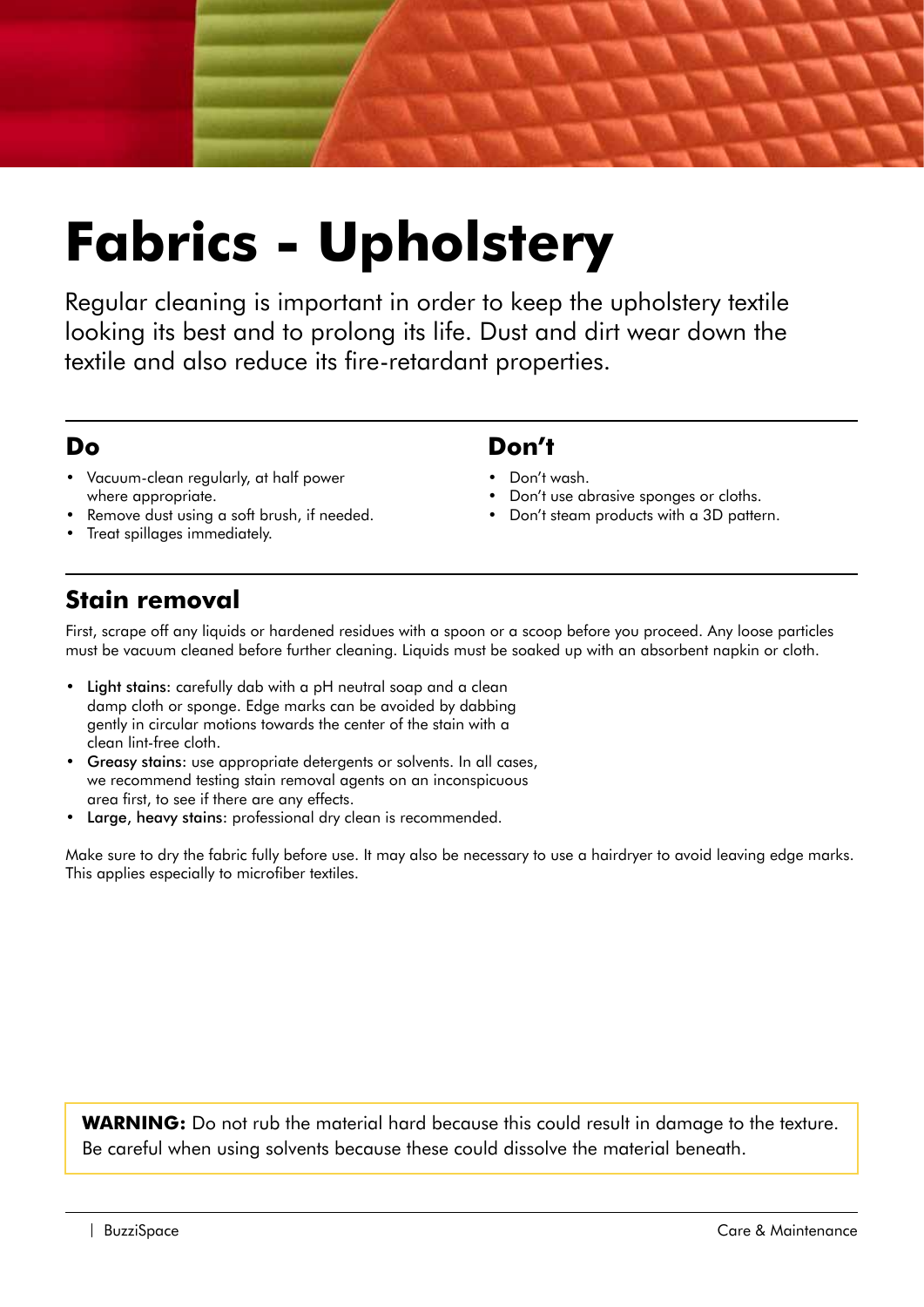

# **Metals**

#### **Do**

- Clean as needed using a soft cloth or brush with a mild detergent.
- Use coasters under hot objects such as coffeepots and cups (avoid temperature extremes).
- Lift objects to move them.
- Use a protective desk pad under all writing areas and business machines.

#### **Don't**

- Don't use abrasive cleansers abrasive cloths or sponges as this will scratch the surface.
- Don't use cleaners containing chlorine.
- Don't expose the furniture to extreme heat, cold or humidity variations (keep away from radiators, air conditioning vents, humidifiers, fireplaces, etc.).
- Don't pull items across the metal as this may scratch the surface.

### **Stain removal**

- Use warm water and a non-abrasive cloth and pH neutral solution.
- Dry the metal after cleaning.

### **Refinishing**

In the event that scratching or marring has occurred, we recommend that refinishing be carried out by a professional furniture refinishing company.